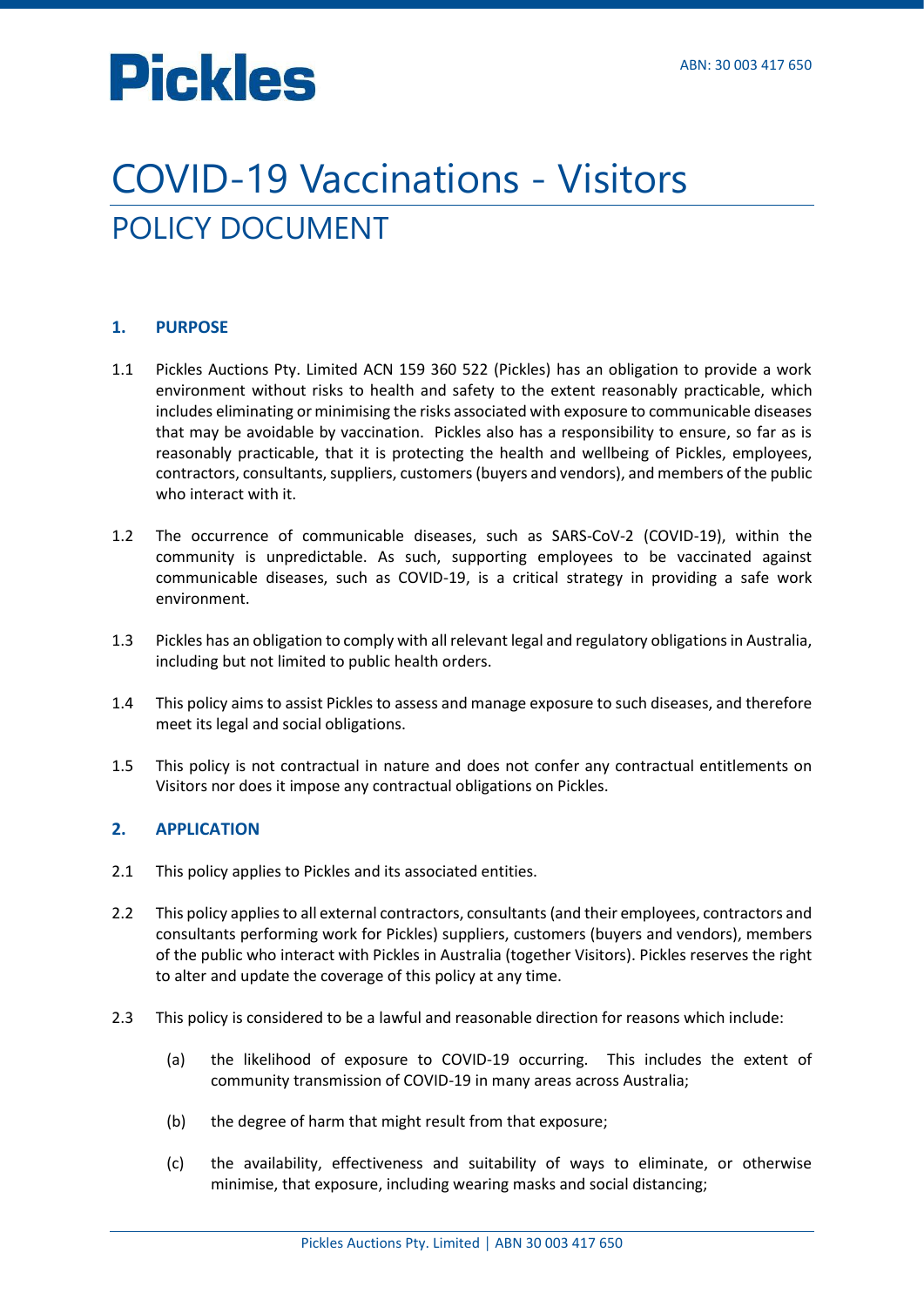- (d) the effectiveness of vaccines in reducing the risk of transmission or serious illness;
- (e) vaccine availability;
- (f) laws and regulations applying, including public health orders;
- (g) the nature of each workplace;
- (h) whether Visitors have a legitimate reason for not being vaccinated (for example, a medical contraindication).
- 2.4 This policy commences application from 1 November 2021 onwards until revoked, amended or replaced.

#### **3. GOVERNANCE AND CONSULTATION**

- 3.1 This policy may be reviewed and updated at any time. This will ensure that Pickles can continue to provide a safe and healthy work environment and comply with federal or state and territory government health advice as it evolves.
- 3.2 Any questions or concerns in relation to this policy can be directed to Chris Avramis at [chris.avramis@pickles.com.au](mailto:chris.avramis@pickles.com.au)

#### **4. POLICY DETAILS**

- 4.1 Vaccination has been identified as an effective measure to mitigate the effects of COVID-19.
- 4.2 Pickles considers that there is significant occupational risk of exposure to COVID-19 in internal and external stakeholders who frequent in its workplace and premises.
- 4.3 To attend any Pickles location at a branch or office and includes a meeting, function or event held at a third party location (Pickles Location), Visitors to Pickles, will be required to have a full course of a COVID-19 vaccination by the date applicable to the relevant state in the table below which the Pickles Location is situated, where no medical exemption applies, unless otherwise required or recommended by the relevant state or territory government or health authority that a Visitor be vaccinated earlier.

New South Wales: 1 December 2021 Victoria: 1 December 2021 Queensland 1 February 2022 Australian Capital Territory: 1 February 2022 Tasmania: 1 February 2022 Northern Territory: 1 January 2022 South Australia: 1 February 2022 Western Australia: 1 February 2022 (Compliance Date)

- 4.4 Unless covered by an exemption to our satisfaction, all Visitors will, at all times:
	- (a) comply with any public health orders that may apply to them;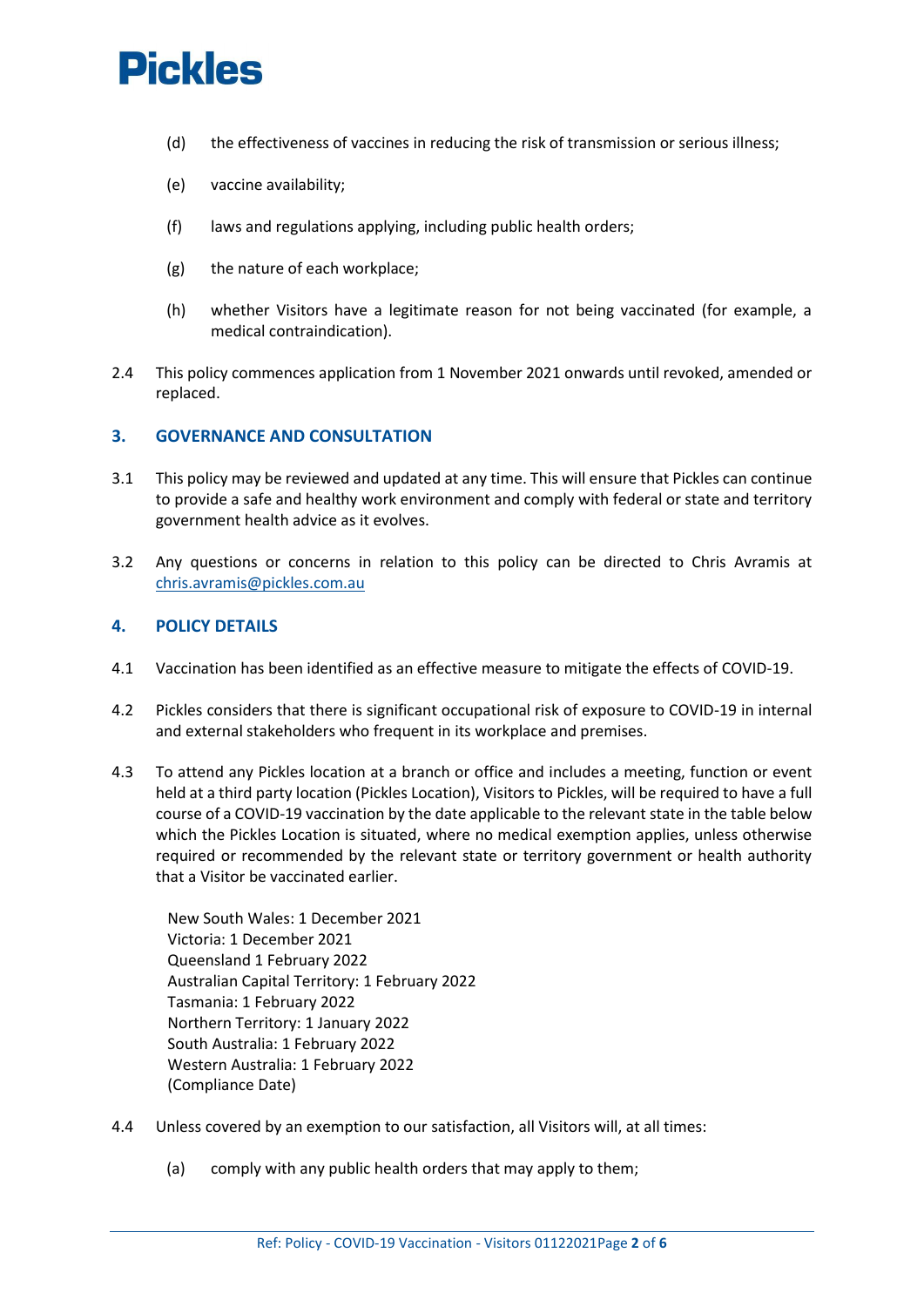- (b) ensure that they have received a full course of an Australian government Department of Health approved vaccination for COVID-19 as soon as practicable after the Visitors becomes eligible for vaccination in accordance with the directions set by the relevant state or territory government or health authority in which the Visitors ordinarily reside or work, and by no later than the relevant Compliance Date set out above;
- (c) ensure that they have received any additional COVID-19 vaccination on an annual basis, or otherwise as required or recommended by the relevant state or territory government or health authority in which the Visitors ordinarily reside or work and by no later than 4 weeks after the Visitors becomes eligible to receive the additional COVID-19 vaccination; and
- (d) provide Pickles with sufficient evidence, to its satisfaction, of a full course of a COVID-19 vaccination and any additional vaccination including any boosters required in the future from:
	- (i) an Australian federal, or state or territory, government health authority;
	- (ii) an Australian Medical Practitioner registered with the Australian Health Practitioner Regulation Agency; or
	- (iii) an authorised government or health authority in the country in which the Visitors received the vaccination as verified by Pickles to its complete satisfaction,

to certify that the Visitors has received a full course of an approved vaccination for COVID-19 or such other evidence as Pickles may direct that it requires.

- 4.5 For the avoidance of doubt, the ongoing obligation of Visitors to undertake a full course of a COVID-19 vaccination will extend to any requirement which may arise as a consequence of a booster or alternate form of vaccination recommended by an Australian state or territory government health authority, or the federal government health authorities, to mitigate the effects of a variant of COVID-19 which was not known or identified at the time of issue of this policy.
- 4.6 In addition to the requirements outlined above, all Visitors must comply with all other directions, protocols or policies that Pickles may issue, implement or amend with respect to COVID-19 safety in the workplace, and work health and safety more generally.
- 4.7 Any Visitors not adhering to the requirements set out above and in this policy (without reasonable excuse) may be refused entry to a Pickles Location.
- 4.8 Any Visitors who are not vaccinated against COVID-19 in accordance with the requirements set out above will not be able to attend any Pickles Location. Unvaccinated Visitors can put Visitors, Pickles employees, contractors, consultants, suppliers, customers (buyers and vendors), members of the public who interact with Pickles at risk and therefore cannot attend a Pickles Location if unvaccinated.

#### **5. RESPONSIBILITIES**

5.1 Visitors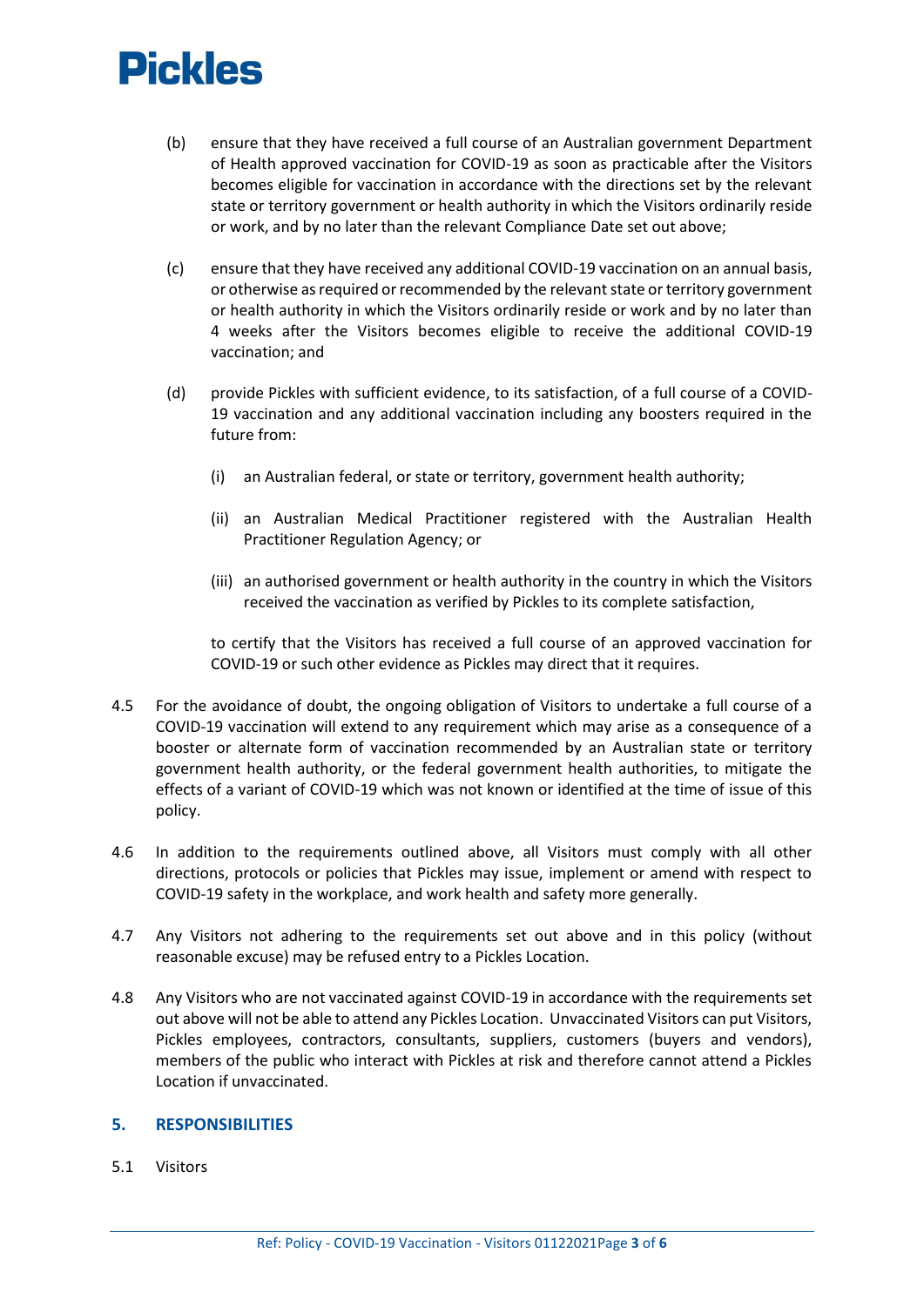- (a) All Visitors who are required to be vaccinated must be able to demonstrate that they have received two doses of an approved COVID-19 vaccination by no later than the relevant Compliance Date set out above.
- (b) Visitors must provide appropriate documentary evidence of their COVID-19 vaccination status upon request by a Pickles employee by no later than the relevant Compliance Date set out. Failure to comply with this request will result in entry to a Pickles Location being refused.
- (c) Visitors who are displaying COVID-19 symptoms (including but not limited to fever, dry cough, tiredness, aches and pains, sore throat, diarrhoea, headache, loss of taste or smell, or difficulty breathing or shortness of breath), must not attend a Pickles Location until the symptoms cease.

#### **6. EXEMPTIONS**

- 6.1 Grounds for Granting an Exemption
	- (a) Visitors may request an exemption from this policy by submitting a report from an appropriately qualified medical practitioner detailing their specific medical contraindication to all COVID-19 vaccinations available to the Australian public.
	- (b) A contraindication is defined as a condition in a recipient that increases the risk of a serious adverse reaction which is recognised by the manufacturer of the vaccine. A contraindication to only one or a proportion of vaccinations available to the Australian public is not considered sufficient justification for granting an exemption.
	- (c) Any reason other than a specific medical contraindication may not be considered sufficient justification for granting an exemption.
	- (d) Where Visitors do not have an approved exemption and refuse or otherwise fail to comply with the requirements of this Policy, the Visitors will be considered to be noncompliant with the terms of this policy and may be refused entry to a Pickles Location.

#### **7. PRIVACY**

- 7.1 Pickles respects the privacy of its Visitors and seeks to comply with the Australian Privacy Principles set out in the Privacy Act 1988 (Cth).
- 7.2 Visitors vaccination information will be collected:
	- (a) where it is a requirement under this policy for the Visitors to demonstrate that they have been vaccinated against COVID-19;
	- (b) where it is a requirement under a specific government public health order or direction for the Visitors to demonstrate that they have been vaccinated against COVID-19; and
	- (c) where the Visitors voluntarily share or consent to the collection of their vaccination information.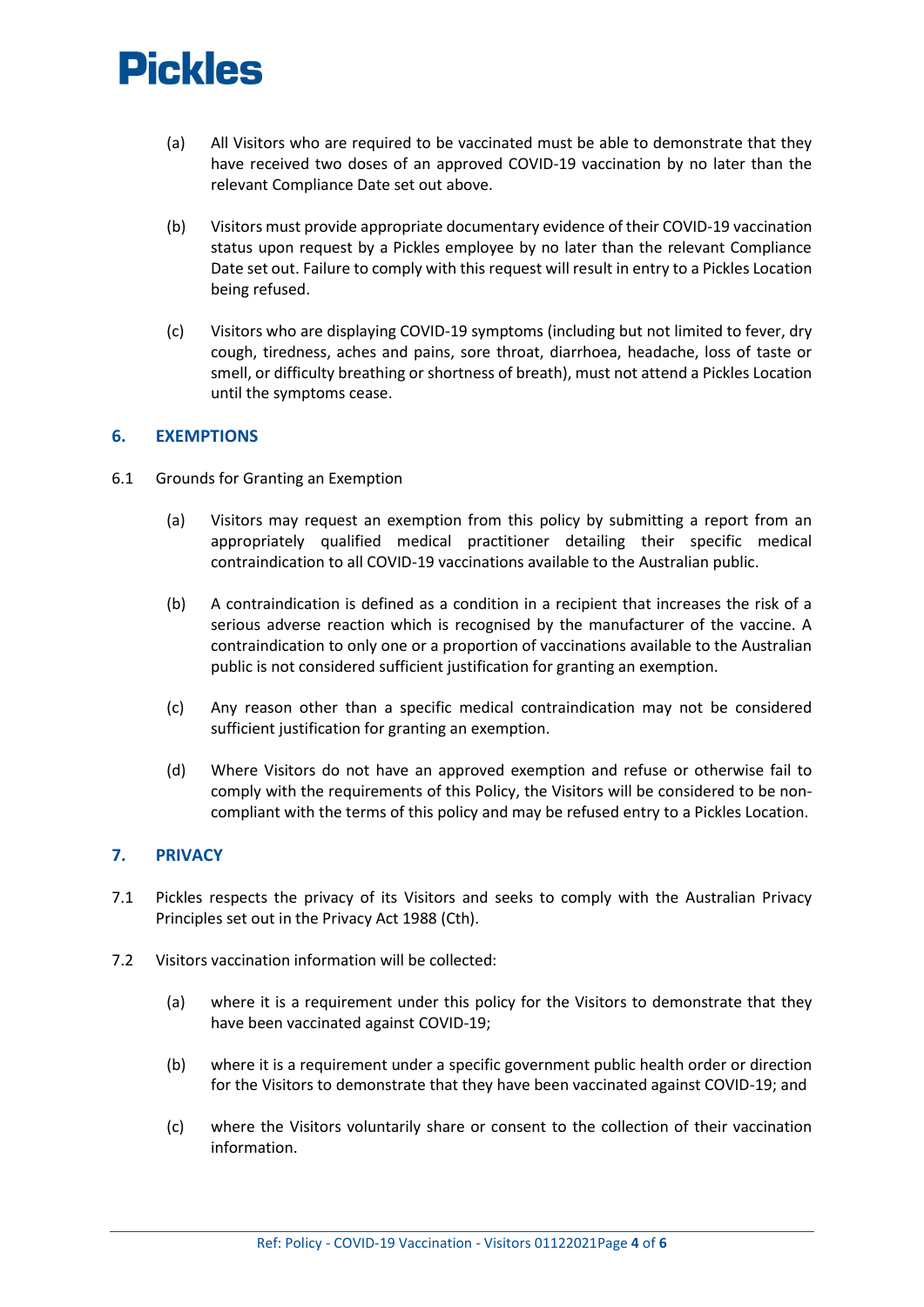- 7.3 Without limiting the use that may be made of Visitor records, where Visitors provide details of their vaccination status, that Visitors consent to Pickles disclosing their vaccination status to:
	- (a) Pickles employees with health and safety responsibilities who have a reasonable business requirement for the information, including managers with responsibilities under this policy;
	- (b) management where there are business requirements for doing so;
	- (c) other third parties such as customers, clients or contractors who require the vaccination status of Visitors prior to Pickles being granted entry into premises owned by a third party; and
	- (d) internal or external legal representatives for the purpose of obtaining legal advice.
- 7.4 Visitors vaccination status will not be shared with entities outside Australia.
- 7.5 The Pickles Privacy Policy can be accessed via the Pickles website and sets out the process for Visitors to access or correct information held by Pickles or to make a complaint about Pickles' handling of their personal information.